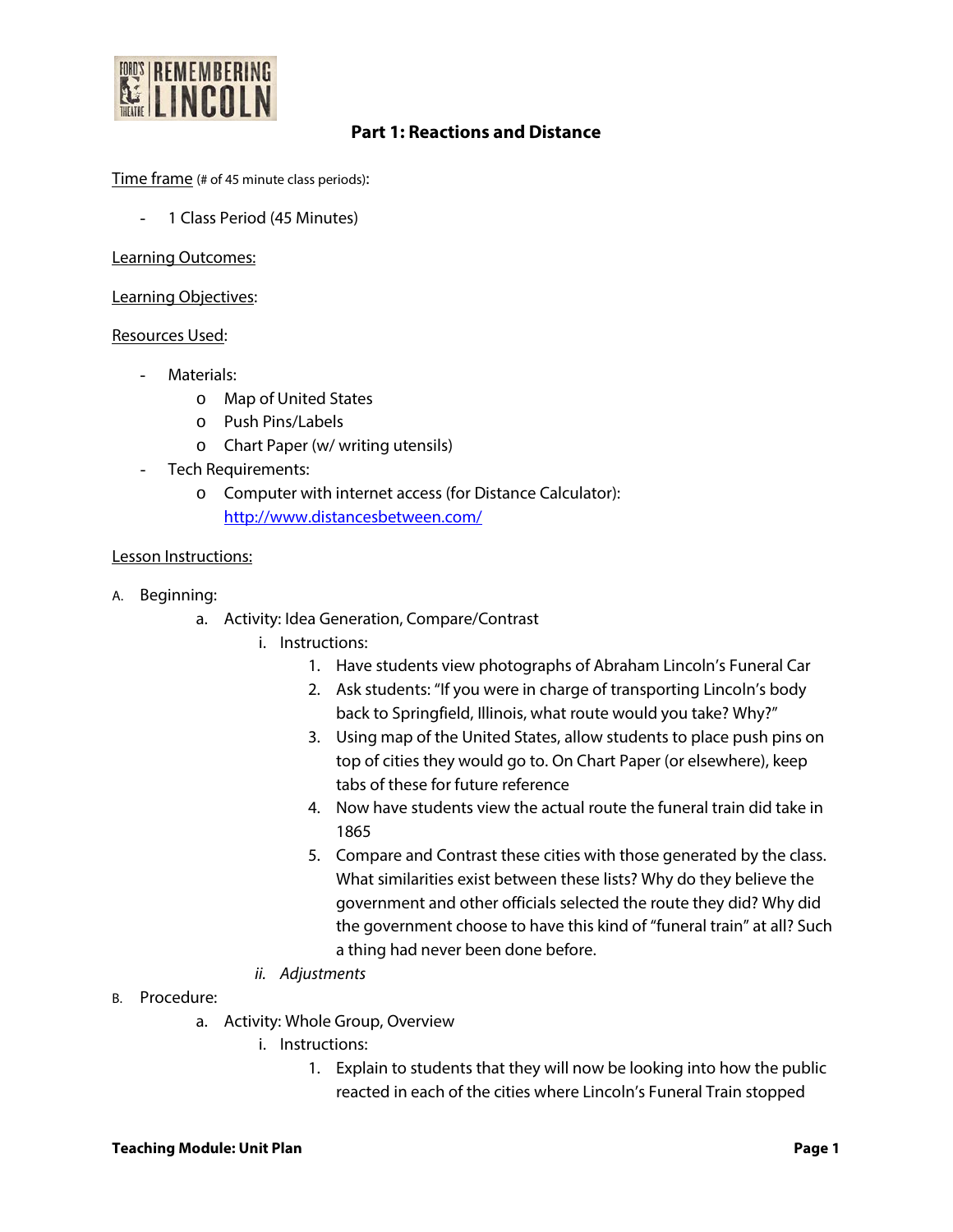

- 2. Handout copies of the Noah Brooks Newspaper Report as well as the "Written Document Analysis Worksheet" from the National Archives
- 3. Guide students through an analysis of the document adding information as needed
- b. Activity: Whole Group, Distance Calculation
	- i. Instructions:
		- 1. Calculate the distance that the train traveled between Washington, D.C. and its first stop, Baltimore, MD (using an online program such as "Distance Between")
		- 2. Add document analysis of the Noah Brooks Newspaper Report and distance traveled to the map mounted on the wall
- c. Activity: Small Group Breakout
	- i. Instructions:
		- 1. Place students into 12 groups that correspond to the stops along the funeral train route (Baltimore, MD; Harrisburg, PA; Philadelphia, PA; New York City, NY; Albany, NY; Buffalo, NY; Cleveland, OH; Columbus, OH; Indianapolis, IN; Michigan City, IN; Chicago, IL; Springfield, IL)
		- **2. Explain what the students will be doing tomorrow (if necessary, do this in the next part):**
			- a. Locate two newspaper reports on the Lincoln Funeral Train as it stopped in their assigned city
			- b. Complete the "Written Document Analysis Worksheet" on each of the newspaper reports
			- c. Calculate the distance traveled from their assigned city to the next stop. Students will need to reference the Funeral Train Schedule document
			- d. Attempt to locate a photograph of the train stationed in your city
			- e. Once both analyses are complete, the distance is calculated, and a photograph (if possible) has been identified and printed out, student groups should place these items in the appropriate place on the wall map
			- f. This research and primary document analysis will be followed by group presentations and discussion
- C. Conclusion: How can all of this evidence exist?
	- a. Instructions:
		- i. Pose the question: "How can all of this evidence exist?" Ask the students how so much information on the Lincoln Funeral Train exists? How and why has this evidence been preserved? Can they think of a contemporary connection? What event from their lifetime might have this much "evidence?"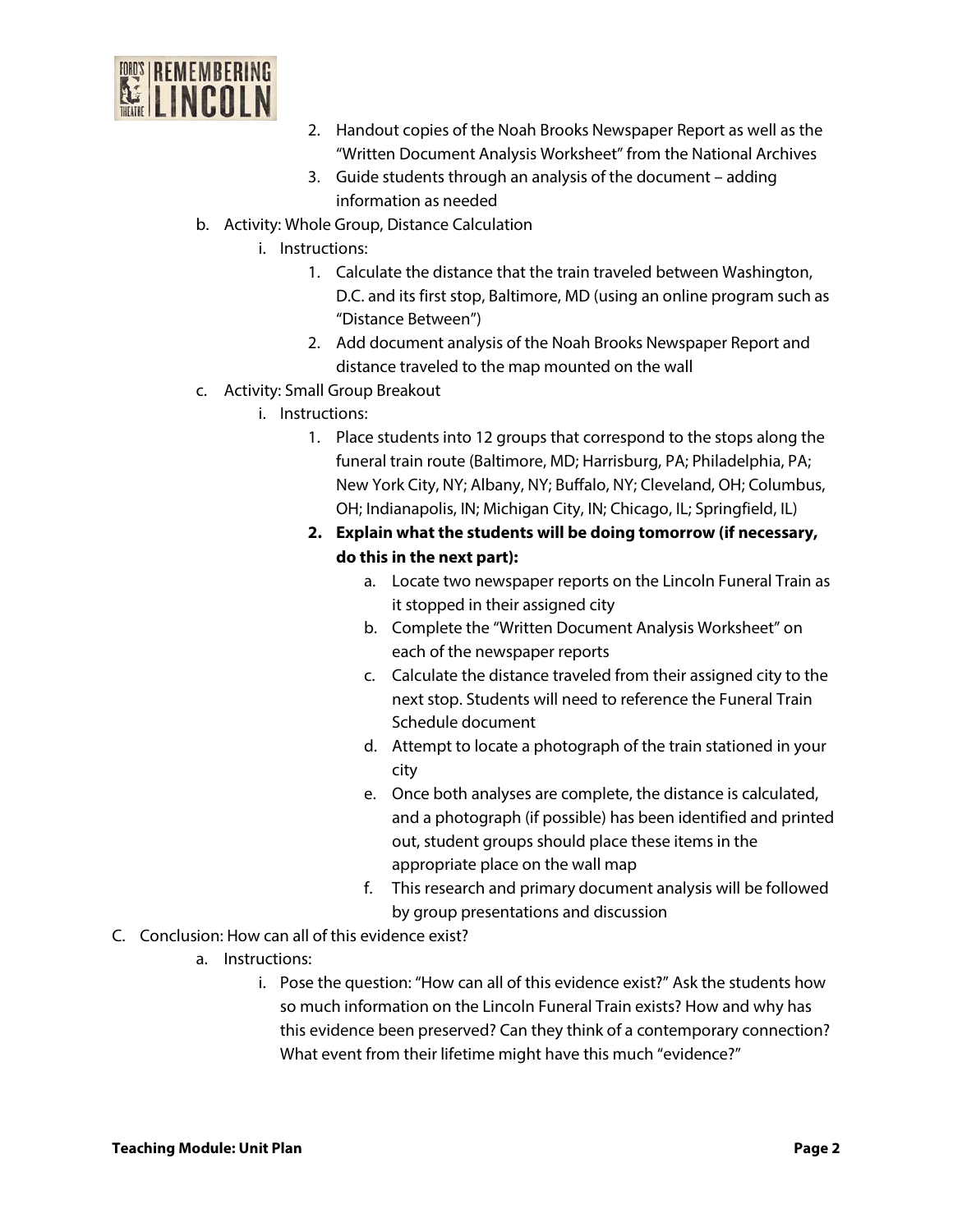

## **Part 2: Small Groups, Distance and Reactions**

Time frame (# of 45 minute class periods):

1 Class Period (45 Minutes)

Learning Outcomes:

Learning Objectives:

## Resources Used:

- Materials:
	- o All previous materials
- Tech Requirements:
	- o Distance calculator ("Distance Between"): <http://www.distancesbetween.com/>
	- o Computer availability for using Remembering Lincoln and alternative sources

## Lesson Instructions:

- A. Begin/Commence:
	- a. Activity: Reiterate purpose and directions
		- i. Instructions:
			- 1. Reiterate purpose of the day and objectives of the group work
		- *ii. Adjustments (if applicable or necessary)*
- B. Procedure:
	- a. Activity: Small groups, conduct research, analyze documents
		- i. Instructions:
			- 1. Students work in small groups to:
				- a. Locate two newspaper reports on the Lincoln Funeral Train as it stopped in their assigned city.
				- b. Complete the "Written Document Analysis Worksheet" on each of the newspaper reports
				- c. Calculate the distance traveled from their assigned city to the next stop. Students will need to reference the Funeral Train Schedule document.
				- d. Attempt to locate a photograph of the train stationed in your assigned city.
				- e. Once both analyses are complete, the distance is calculated, and a photograph has been identified and printed out, student groups should place these items in the appropriate place on the wall map.
				- f. Followed by a presentation and discussion

## **2. Use these guidelines to construct a rubric for evaluation**

- b. Activity: Explain presentation and discussion set up for next class period
	- i. Instructions:
		- 1. Explain the presentation and discussion for next period: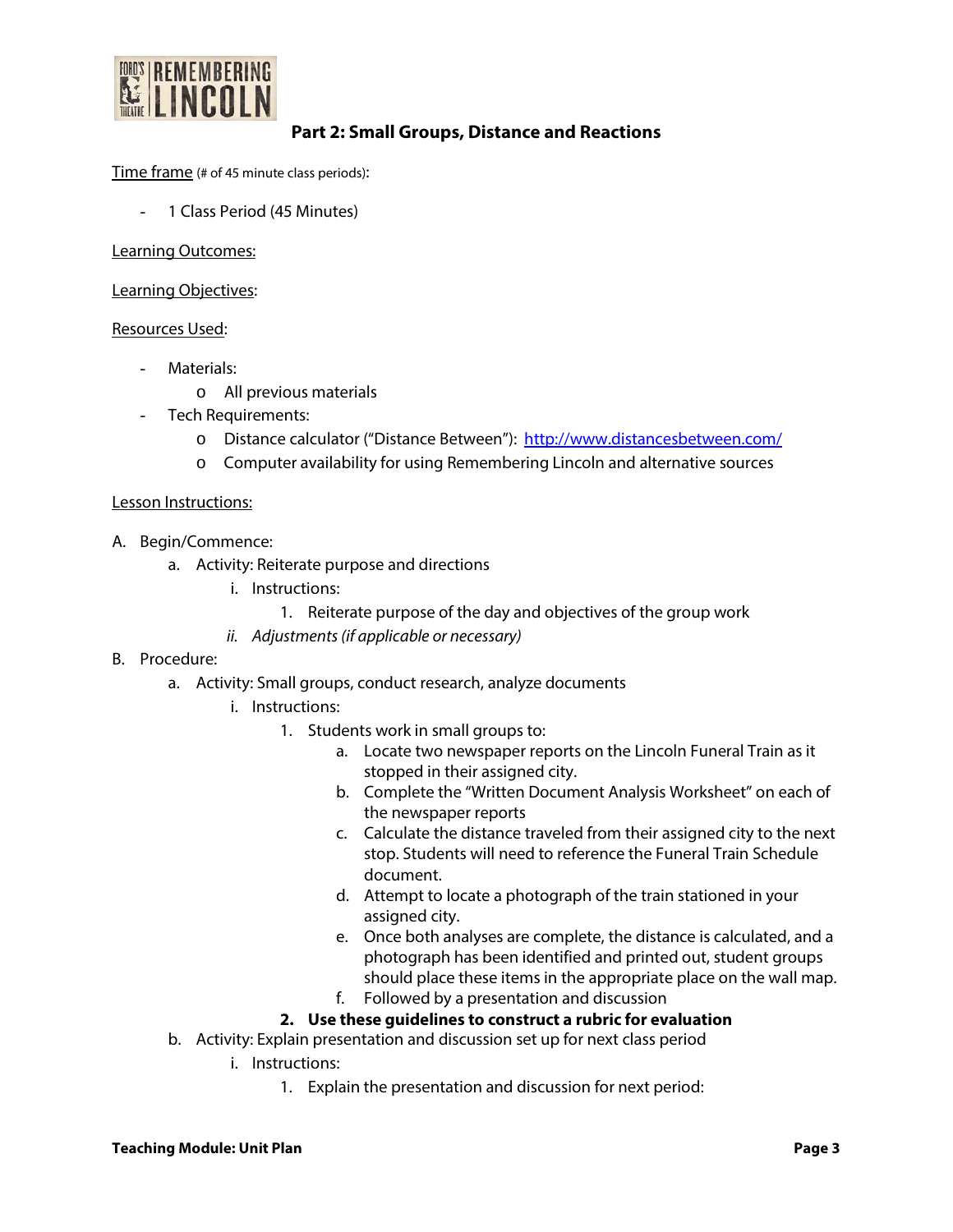

- a. After completing the activity, groups will present their findings to the entire class
- b. After presenting, class will make comparisons between the various newspaper accounts
- *ii. Adjustments (if applicable or necessary)*
- C. Conclusion: Evaluation
	- a. Instructions:
		- i. Have the students evaluate their group's progress. What would they have done differently? What are the dynamics of the group? What would they not change?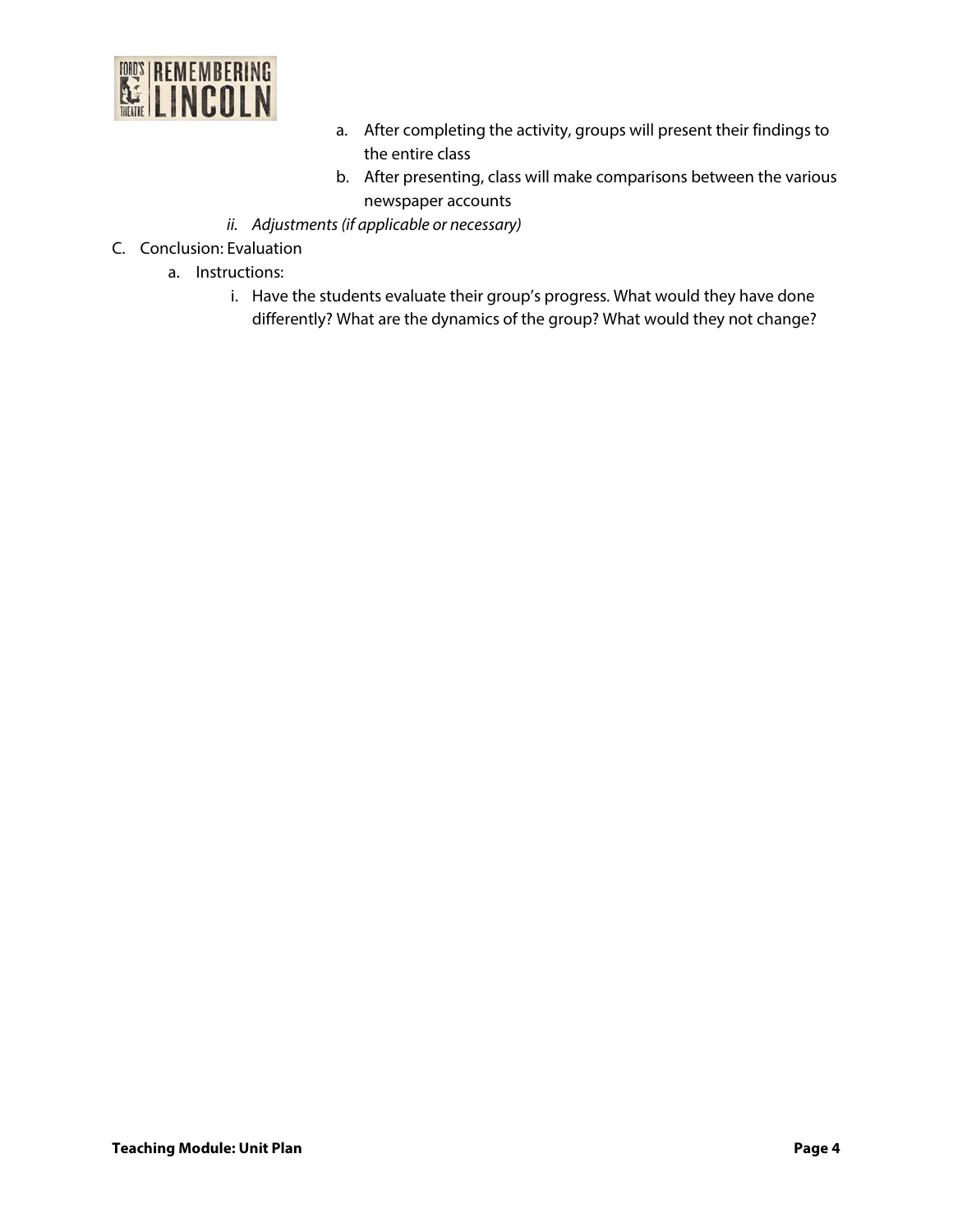

# **Part 3: Presentations and "The Lonesome Train"**

Time frame (# of 45 minute class periods):

- 1 – 2 Class Periods (45 – 90 minutes)

Learning Outcomes:

Learning Objectives:

## Resources Used:

- **Materials** 
	- o All previous materials
- Tech Requirements:
	- o Technology to play "The Lonesome Train"[: https://www.youtube.com/watch?v=-](https://www.youtube.com/watch?v=-GdiUNRrEz0) [GdiUNRrEz0](https://www.youtube.com/watch?v=-GdiUNRrEz0)

#### Lesson Instructions:

- A. Begin/Commence:
	- a. Activity: Set up and Guidelines
		- i. Instructions:
			- 1. State guidelines for presentations and discussion

## B. Procedure:

- a. Activity: Small Group Presentations and Discussion
	- i. Instructions:
		- 1. Small groups present their research and findings
		- 2. Discussion (with entire class):

Compare/contrast between the various newspaper accounts. What items do they have in common? What is different? Are they positive or negative in their demeanor? What is the general mood of the articles or the general public? Can the class come up with a similar event that has happened in their lifetime? Can they collectively decide upon a single moment?

- *ii. Adjustments (if applicable or necessary)*
- C. Conclude/End:
	- a. Activity: Listen and Reflect
		- i. Instructions:
			- 1. End the lesson by playing the song "The Lonesome Train" by Millard Lampell / Music by Earl Robinson
				- **a.** Song was written about Lincoln's impact on his people and about the funeral train's journey. **The song is approx. 20 mins. Long** – listen to preferred portions or whole song depending on your time constraints.